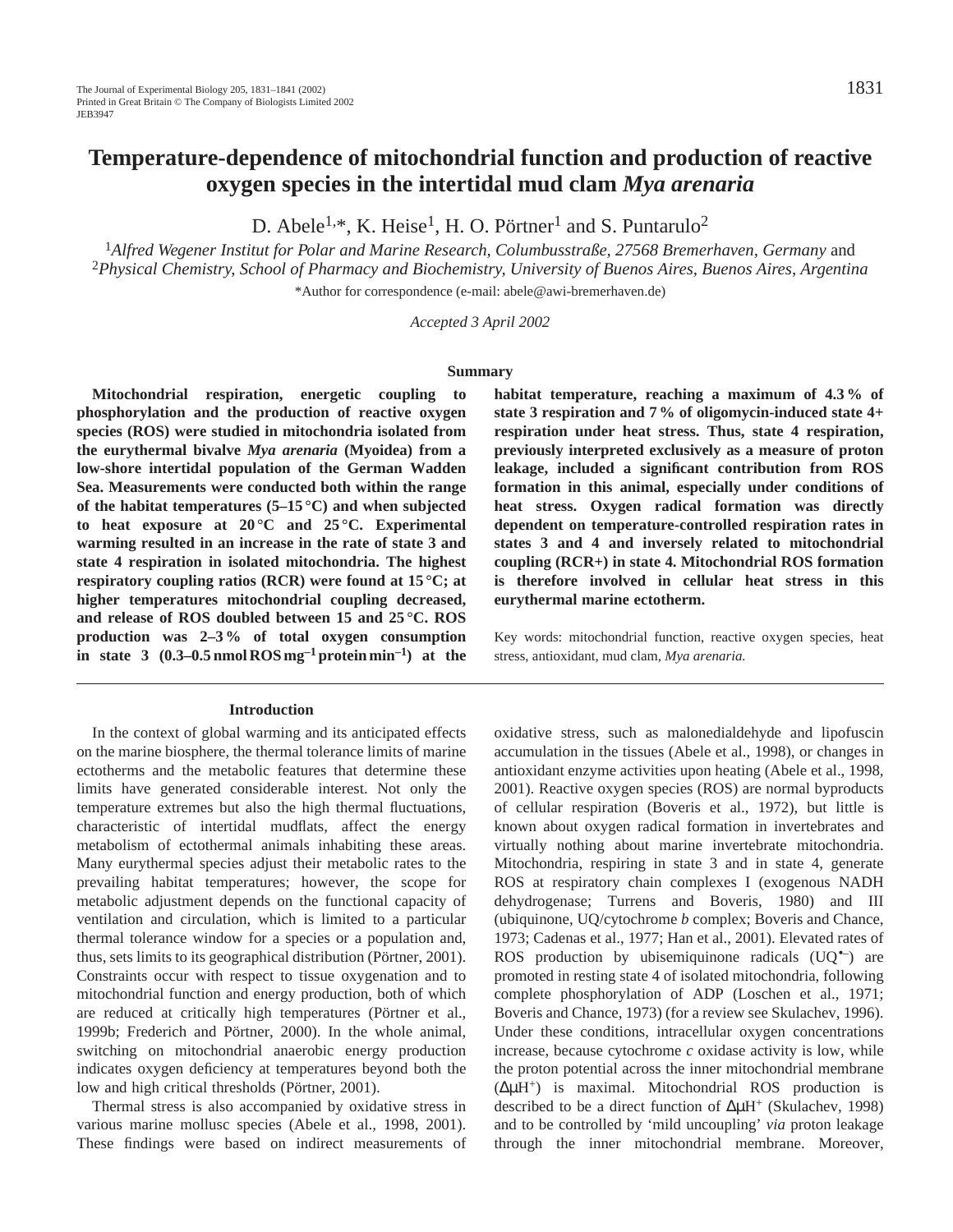# 1832 D. Abele and others

increased production of reactive oxygen species was detected after the addition of the respiratory chain blocker antimycin a (Boveris and Chance, 1973; Loschen et al., 1973; Boveris and Cadenas, 1975) and, generally, when respiratory chain components are in a maximally reduced state, e.g. under hypoxic conditions.

According to Brookes et al. (1998), the mitochondria of ectotherms generally exhibit a lower membrane potential, lower proton leakage and lower rates of substrate oxidation and, therefore, an overall reduced rate of state 4 respiration compared to endotherms. This goes hand in hand with reduced rates of state 3 respiration. Indeed, the rate of mitochondrial oxygen consumption of invertebrates and ectothermic vertebrates in all functional states is low compared with that of mammals and birds on a mitochondrial protein basis. This may not, however, necessarily be true with respect to ROS production in vertebrate and invertebrate mitochondria.

ROS are not only byproducts of mitochondrial respiration, but can also be detrimental to the generating cell itself if not extinguished or expelled, so it is interesting to study mitochondrial localization in ROS-generating cell types. Superoxide anion radicals  $(O_2^{\bullet-})$  are converted to membranepermeable  $H_2O_2$  by mitochondrial superoxide dismutase, enabling diffusion of peroxide to the extracellular space and the body fluids and, eventually, release to the outer environment through gill diffusion. Clustering of mitochondria at the cellular border would keep diffusion distances short and limit  $H_2O_2$ -related damage in the centre of the cell.

The present study was designed to examine mitochondrial ROS production in a marine invertebrate species, the intertidal mud clam *Mya arenaria*. ROS production was measured in intact and well-coupled isolated mitochondria in respiratory states 3 and 4 and related to mitochondrial respiration, the respiratory coupling ratio (RCR) and the efficiency of phosphorylation (ADP:O ratio) with malate as respiratory substrate. Measurements were conducted over the temperature range  $5-25$  °C, covering the habitat temperature range  $(5-18 \degree C)$  as well as higher temperatures that pose a heat stress to these animals. Correlated changes in antioxidative defence were investigated by testing the effects of temperature on the antioxidant enzymes catalase and superoxide dismutase *in vitro*, and in an experiment with intact animals exposed to habitat and higher temperatures. Specifically, the following questions were addressed. (i) Does temperature stress imply significant increase of ROS production in mitochondria of marine ectotherms? (ii) Is ROS formation primarily related to the functional state of the mitochondria (state 3 *versus* state 4 respiration) and does it depend on the level of proton leak, i.e. mild uncoupling of the proton potential  $(\Delta \mu H^+)$  in a eurythermal ectotherm under heat stress? (iii) Given that the rate of ROS formation increases at high temperatures, does the organism strive to control it either by increasing the leak or by increasing the antioxidant defence? (iv) Are mitochondria evenly distributed or clustered in these cells and does the distribution indicate which cellular structures might be affected by release of active oxygen species?

### **Materials and methods**

#### *Animal collection and maintenance*

Bivalves of the species *Mya arenaria* L*.* (3–6 cm shell length) were dug on an intertidal sandflat near Bremerhaven, Germany, at the beginning of March 2000. In the laboratory, animals were kept at 10 °C in natural aerated sea water of 23–26 ‰ salinity in aquaria without sediment for 1 week prior to experiments and throughout the experimental time of 3 weeks. The animals were fed phytoplankton once a week.

### *Isolation of mitochondria*

Mitochondria were isolated from mantle tissue of freshly killed *Mya arenaria*. Approximately 4 g of mantle tissue from 6–8 individuals were washed and finely chopped in 10 ml of ice-cold homogenization buffer  $(400 \text{ mmol})^{-1}$  sucrose,  $100$  mmol  $l^{-1}$  KCl, 6 mmol  $l^{-1}$  EGTA, 3 mmol  $l^{-1}$  EDTA, 70 mmol  $l^{-1}$  Hepes,  $1 \mu g$  m $l^{-1}$  aprotinin,  $1 \%$  bovine serum albumin, BSA, at pH 7.6) modified after Moyes et al. (1985). Extraction of mitochondria was achieved by three passes  $(200$  revs min<sup>-1</sup>) in a pre-cooled glass/Teflon homogenizer in a total volume of 45 ml homogenization buffer. The homogenate was centrifuged at  $1300g$  and  $4^{\circ}$ C for 14 min, and the supernatant collected and centrifuged again at 10000g for 16 min to sediment the mitochondria. The resulting pellet was resuspended in 4 ml of assay medium  $(560 \text{ mmol } l^{-1}$  sucrose, 100 mmol  $l^{-1}$  KCl, 10 mmol  $l^{-1}$  KH<sub>2</sub>PO<sub>4</sub>, 70 mmol  $l^{-1}$  Hepes,  $5$  mmol l<sup>-1</sup> glutamate, 1 µg aprotinin and 1 % BSA at pH 7.6). This suspension of isolated mitochondria could be kept on ice with no apparent loss of respiratory activity for up to 7 h.

#### *Measurements of mitochondrial respiration and coupling*

The measurements of mitochondrial respiration were carried out in thermostatted respiration chambers with an adjustable sample volume of 1–2 ml using Clarke oxygen electrodes and an Eschweiler M200 oxymeter connected to a Linseis twochannel chart recorder. For each measurement, the chambers were filled with  $680-880 \mu l$  of O<sub>2</sub>-saturated assay medium, omitting BSA and aprotinin, to which 100-300 µl of mitochondrial suspension and  $5 \mu$ mol l<sup>-1</sup> of the myokinase inhibitor P1,P5-diadenosine-5′-pentaphosphate (AP5A) in water were added. Rates of oxygen consumption were measured at constant temperature while continuously stirring the mitochondrial suspension at  $350$  revs min<sup>-1</sup>. State 2 respiration was initiated by adding  $3.3 \text{ mmol} \, \text{l}^{-1}$  of the respiratory substrate malate. After approximately 5 min, ADP was added at a final concentration of  $0.06$  mmol  $l^{-1}$  to start state 3 respiration under saturating conditions. State 4 respiration was recorded after the ADP had been consumed (Chance and Williams, 1955). After addition of  $2 \mu g$  ml<sup>-1</sup> of the ATPase inhibitor oligomycin, state 4+ respiration was recorded which, according to Brand et al. (1994), reflects the rate of proton leakage. Measurements were carried out at 5, 10, 15, 20 and 25 °C.

The oxygen solubility  $(\beta_{\text{O}_2})$  of the assay medium at experimental temperatures was taken from Johnston et al. (1994). Oxygen consumption  $(M<sub>O2</sub>)$  measurements were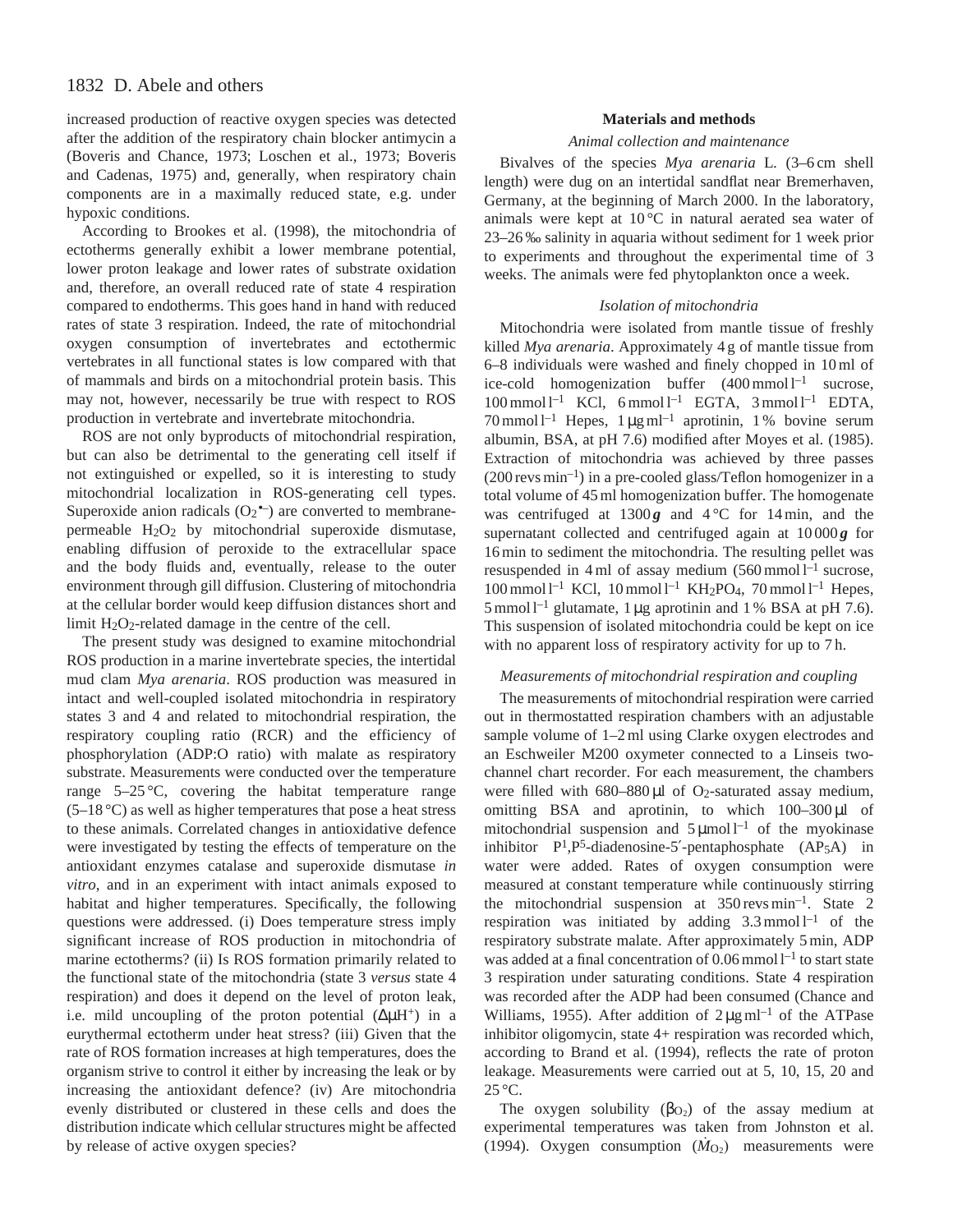and

corrected for electrode drift at 100 %  $P_{\text{O}_2}$  and at 0 %  $P_{\text{O}_2}$ . The respiratory control ratio (RCR) was calculated by dividing state 3 by state 4 respiration according to Estabrook (1967) or by state 4+ respiration following Pörtner et al. (1999a). ADP/O ratios were calculated by dividing the amount of ADP added by the amount of molecular oxygen consumed during state 3 respiration (Chance and Williams, 1955).

### *Fluorimetric measurements of mitochondrial radical formation*

The formation of mitochondrial reactive oxygen species (ROS) was measured at the same time as oxygen consumption in the same mitochondrial isolates using the fluorescent dye dihydrorhodamine-123 (DHR). DHR is nonfluorescent and is oxidized to the fluorescent rhodamine-123 by various reactive oxygen species. We tested the fluorophore with and without peroxidase and found that this enzyme is not required as cofactor. The fluorescence signal was detected using a thermostatted spectrofluorometer (Perkin & Elmer LS 50B) at an excitation wavelength of 505 nm and emission wavelength of 534 nm (excitation slit 2.5 nm, emission slit  $3.5$  nm). DHR  $(14.4 \text{ mmol }1^{-1})$  was dissolved in dimethylsulphoxide (DMSO), which had previously been purged with nitrogen for 30 min. DHR solution  $(1.5 \mu I \text{ m}^{-1})$  was added to the assay medium without BSA or aprotinin and gently stirred with a magnetic stirrer, resulting in a final concentration of approximately  $20 \mu$ mol l<sup>-1</sup>. Subsequently, the assay medium containing the DHR was kept in the dark and at the different measuring temperatures.

The assay was performed with  $640-840 \mu l$  of DHRcontaining medium in a thermostatted cuvette with constant slow stirring. Recording was started after adding 150–300 µl of the mitochondrial suspension. Radical formation was measured during state 3 respiration after adding  $0.06$  mmol  $l^{-1}$ ADP. After a 10 min delay,  $2 \mu g$  ml<sup>-1</sup> oligomycin was added to stop ATPase activity and to initiate state 4+ respiration. This procedure determined the start of state 4 respiration, which could not be detected with sufficient precision in the DHR assay. Each state was recorded for at least 10 min.

## *Calibration of the dihydrorhodamine-123 assay for ROS formation in mitochondrial isolates*

DHR oxidation by ROS was quantified using  $50 \mu$ mol l<sup>-1</sup> xanthine/xanthine oxidase (XOD) to yield a constant rate of formation of oxygen radicals, which reduce the oxidized form of cytochrome  $c(100 \mu \text{mol})^{-1}$ . Calibration was performed in the assay medium at temperatures between 5 and  $25^{\circ}$ C in a thermostatted spectrophotometer. At each temperature, xanthine oxidase was added at concentrations of 0.75–16 mU and the reduction of cytochrome *c* was measured.

At 25 °C in a 50 mmol  $l^{-1}$  phosphate buffer at pH 8.5, one unit of XOD converts  $1 \mu$ mol of xanthine to uric acid, producing approximately the same amount of superoxide anions for the reduction of cytochrome *c*. Since our measurements were performed in the mitochondrial assay medium at pH 7.6, the rate of oxygen radical production was calculated directly from the measured rate of reduction of cytochrome *c* using the millimolar extinction coefficient ε (550 nm) of 28.5. A linear correlation  $(r^2=0.995; N=5)$  was found between added XOD activity  $(A_{XOD})$  (milliunits ml<sup>-1</sup>) and the resulting cytochrome *c* reduction, from which the rate of ROS production  $(R_{ROS})$  ( $\mu$ mol l<sup>-1</sup>min<sup>-1</sup>) could be calculated:

$$
R_{\text{ROS}} = 0.0677 A_{\text{XOD}} \text{ at } 10^{\circ}\text{C}
$$
 (1)

$$
R_{\text{ROS}} = 0.0802 A_{\text{XOD}} \text{ at } 15^{\circ}\text{C}.
$$
 (2)

The slope of the linear regression increased with temperature  $(Q_{10}=2)$ , and at 25 °C, 1 milliunit of XOD produced approximately  $0.2 \mu$ mol superoxide anions  $l^{-1}$ min<sup>-1</sup>.

In a second step, the rate of DHR oxidation was determined with the same XOD/xanthine system at 15 °C to obtain the ratio of superoxide anions  $(x_{\text{ROS}})$  (nmol ml<sup>-1</sup> min<sup>-1</sup>) produced to the rate of DHR oxidation (*S*<sub>DHR</sub>) under assay conditions. The data were best fitted by a second-order polynomial function *x*ROS=0.0183(*S*DHR)2+0.0685*S*DHR (*r*2=0.9906, *P<*0.05, *N*=9). DHR did not react directly with xanthine oxidase, as observed by Hempel et al. (1999), and was oxidized spontaneously at a very slow rate, irrespective of temperature. To correct for possible variation in the rate of DHR oxidation in individual stock solutions, we measured the slope of each DHR-medium daily, using a standard ROS formation system of 10 µl of xanthine oxidase (3 milliunits ml<sup>-1</sup>) and  $50 \mu$ mol l<sup>-1</sup> xanthine at 15 °C. A mean slope was calculated based on all measurements, and the individual DHR slopes recorded on each day were corrected for day-to-day variation (<5 %) from the mean slope.

To identify the reactive oxygen species produced in our mitochondrial assays, we used specific quenchers for  $O_2$ <sup>\*</sup> (SOD),  $H_2O_2$  (catalase) and OH<sup>•</sup> (100 mmol l<sup>-1</sup> DMSO). Assays were run as described above with intact respiring mitochondria under state 3 conditions (with ADP), as well as with submitochondrial particles (SMPs), derived from mitochondrial suspensions which had been treated for 5 min by ultrasound.

In experiments with intact mitochondria, SOD had no effect on DHR oxidation, whereas catalase abolished 52.5±15 % and DMSO another 10% of the fluorescence increase (catalase + DMSO: 61.6±13 % total quenching of DHR oxidation; means ± S.D., *N*=11). In experiments with SMPs, application of SOD led to 31±20 % fluorescence quenching (*N*=7), whereas SOD and catalase together abolished 68.3±7 % of DHR fluorescence (*N*=7). Addition of DMSO reduced the fluorescence increment by another  $10\%$  ( $N=2$ ) (means  $\pm$  s.D.). The rather small effect of DMSO is presumably due to primary quenching of the OH• precursor  $H<sub>2</sub>O<sub>2</sub>$ .

Thus, in assays with intact mitochondria, hydrogen peroxide is apparently the major component responsible for DHR oxidation. Superoxide anions, which cannot leave intact mitochondria by diffusion, are obviously of minor importance. When SMPs are used in the assays, superoxide anions reduce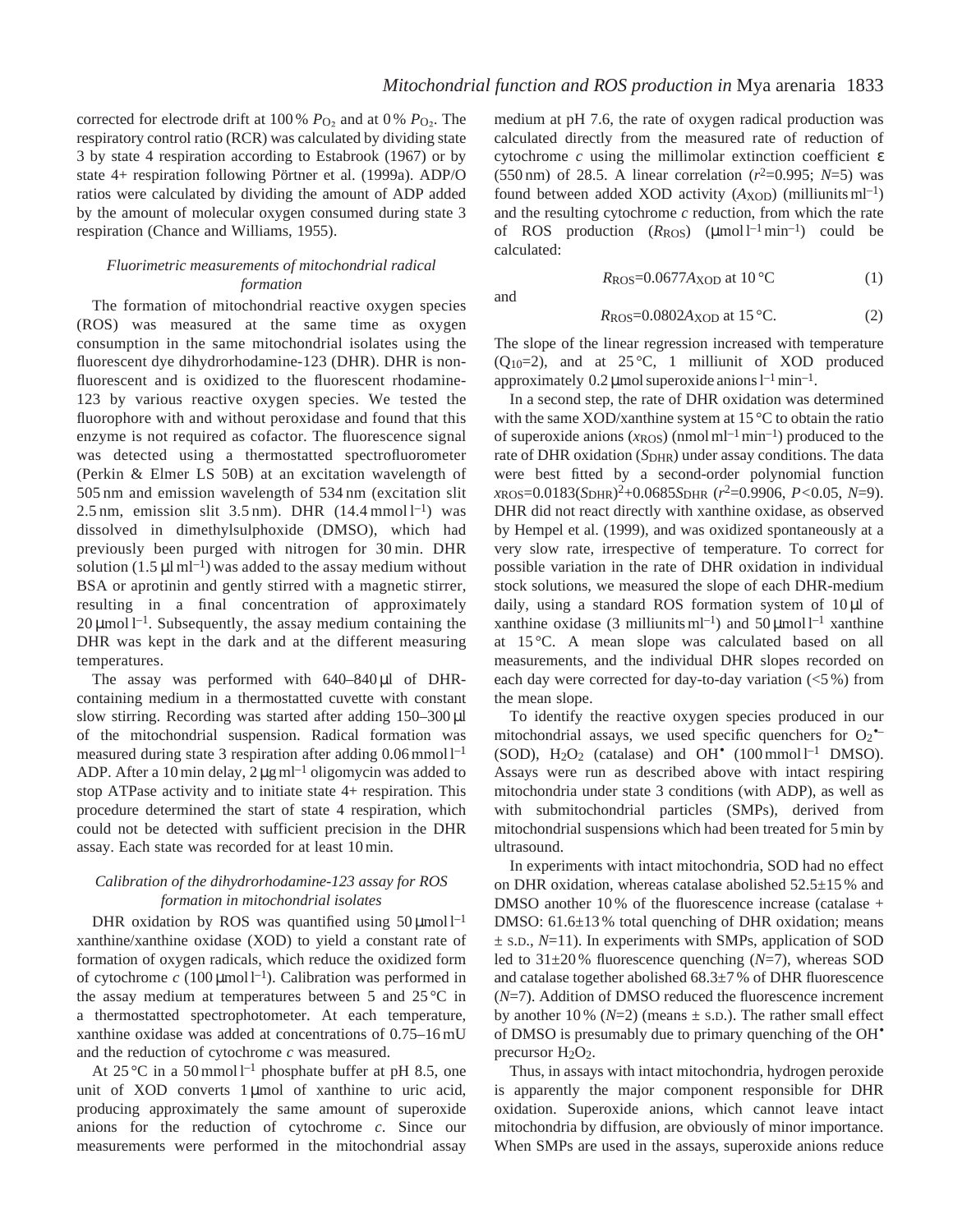# 1834 D. Abele and others

DHR to a variable extent, perhaps depending on residual mitochondrial SOD activity in the preparation. Residual oxidation of DHR is assumed to result from other forms of reactive oxygen species such as lipid radicals, not detected with the applied quenchers.

In view of the quenching experiments, the molar rates of DHR oxidation recorded in the experimental work and calculated according to the calibration with the xanthine oxidase/cytochrome *c* system, were halved to account for the 50 % contribution of  $H_2O_2$  formed during DHR oxidation in the mitochondrial assays. In this way we derived the fraction of the quantitatively most important ROS component produced and exported from the mitochondria,  $H_2O_2$ .

#### *Temperature exposure experiment*

In May 2000, a laboratory experiment was performed in which one group of animals was exposed by stepwise warming to 18 °C and then to 25 °C, while a control group was kept at constant, low temperatures of  $10-12$  °C. Animals for this experiment were collected at the end of April 2000 at a habitat temperature of around  $10^{\circ}$ C. In the laboratory, animals were kept in aquaria with natural, well-aerated sea water at a salinity of 24–26 ‰ and fed phytoplankton once a week. After 2 weeks at  $10^{\circ}$ C, one aquarium with 20 experimental animals was warmed by 1 °C every 2 days, until a final temperature of 18 °C was reached. This plateau was kept for 3 days, after which a first batch of eight animals was killed and samples of mantle tissue, digestive gland and gills were taken. On the same day, eight control animals, maintained at 10 °C, were killed and processed in the same way. The remaining specimens were further warmed from  $18\,^{\circ}\text{C}$  to  $25\,^{\circ}\text{C}$ , following the same protocol, and kept at this temperature for 7 days (long-term heat stress). A third group was transferred directly from 10 °C to 25 °C and maintained at this temperature for 2 days (shortterm heat stress). Each sample of heat-exposed animals was compared with the sample of eight control animals maintained for the same time period at  $10^{\circ}$ C. Tissue samples were frozen in liquid nitrogen and kept at –80 °C for up to 2 months prior to analysis.

## *Measurements of antioxidant enzyme activities and malondialdehyde tissue concentrations*

Catalase (CAT; E.C. 1.11.1.6) was extracted into 50 mmol  $l^{-1}$  potassium phosphate buffer (pH 7.0, 1:19 w/v) and measured according to Aebi (1985). Superoxide dismutase (SOD; E.C. 1.15.1.1) activity in crude homogenates was measured using the xanthine oxidase/cytochrome *c* assay according to Livingstone et al. *(*1992). Enzyme assays were generally carried out at 20 °C and at the temperature at which the animals had been kept. Malondialdehyde (MDA) tissue concentrations were measured as a marker of lipid peroxidation according to Uchiyama and Mihara (1978), as described in Storch et al. *(*2001). The method was modified only with respect to the heating time of the samples, which was 1 h at 100 °C. Absolute MDA concentrations were calculated using a 5-point calibration curve, obtained as follows: a malondialdehyde-(bis)-acetate standard was diluted 1:4000 with 1.1% phosphoric acid and left standing for 2h at room temperature in the dark, to yield a  $1.01$  mmol  $l^{-1}$  MDA solution, which was diluted to concentrations between 0.5 and  $50 \mu$ mol l<sup>-1</sup> and processed in the same way as the tissue samples.

### *Counts and localization of mitochondria with confocal microscopy*

A Leica TCS-NT confocal system with an inverted Leica DM IRBE microscope equipped with an argon–krypton laser was used for confocal imaging of mitochondrial density and clustering in cells isolated from *Mya arenaria* mantle and gill tissue. Small samples of mantle and gills tissue  $(<50 \,\text{mg})$  were excised from freshly killed animals on ice. The tissue was transferred to small vials containing 10 µl of Type IA collagenase solution (Sigma) in 2 ml of Hepes Ringer  $(300 \text{ mmol } l^{-1} \text{ NaCl}, 140 \text{ mmol } l^{-1} \text{ KCl}, 5 \text{ mmol } l^{-1} \text{ Na}_2\text{SO}_4,$  $10$  mmol l<sup>-1</sup> CaCl<sub>2</sub>•2H<sub>2</sub>O, 5 mmol l<sup>-1</sup> MgCl<sub>2</sub>•6H<sub>2</sub>O, 5 mmol l<sup>-1</sup> Hepes, pH 7.6), cut coarsely with small scissors, and digested at  $12^{\circ}$ C for 2h. Thereafter, cells were separated from the undigested residues by filtering through 300 µm gauze and precipitated by 25 min of centrifugation at 75 *g* and 12 °C in an Eppendorf centrifuge (5810 R). The cells were washed once with the same Ringer's solution and subsequently stained with organelle-specific dye (MitoTracker Green FM, Molecular Probes) at a concentration of  $0.2 \text{ nmol} \text{ ml}^{-1}$  in Ringer for 15 min at room temperature (20 °C). After staining, the cells were again precipitated by centrifugation, resuspended in 50–100 µl of Ringer's solution and kept on ice for subsequent mitochondrial counts. MitoTracker Green stock solution  $(100 \,\mu\text{mol})^{-1}$ ) was prepared in DMSO and frozen in portions of  $10 \mu$ l at  $-30$  °C until use.

Approximately 30 µl of cell solution was pipetted into a microscope chamber, which was mounted onto the microscope stage of the Leica IRBE confocal microscope and cooled to 12 °C. Cells were imaged with a 100×/1.40–0.70 oil immersion lens with the following properties: excitation wavelength 488 nm, laser power 145, confocal pinhole 0.8, emission filter 530±30 nm, photomultiplier voltage 920, offset –2. A Leica TCS-NT electronic workstation equipped with Leica scanning software was used for digital imaging.

Cells were scanned at 1.4 or 1.5 µm sections in the *z*direction, and mitochondria were counted visually in each section. Cell diameters were calculated by multiplying the number of sections by their thickness, and cell volume was calculated as  $3/4\pi r^3$ , where *r* is cell radius. Five animals were used for these experiments, and a total of 49 mantle cells and 46 gill cells were examined.

#### *Statistical analyses*

All values are given as means  $\pm$  s.D. Data were plotted as a function of temperature. Arrhenius break temperatures (ABTs) were calculated from two-phase regressions. Two intersecting lines were selected that best fitted the data according to the method of least sum of squares. Significant differences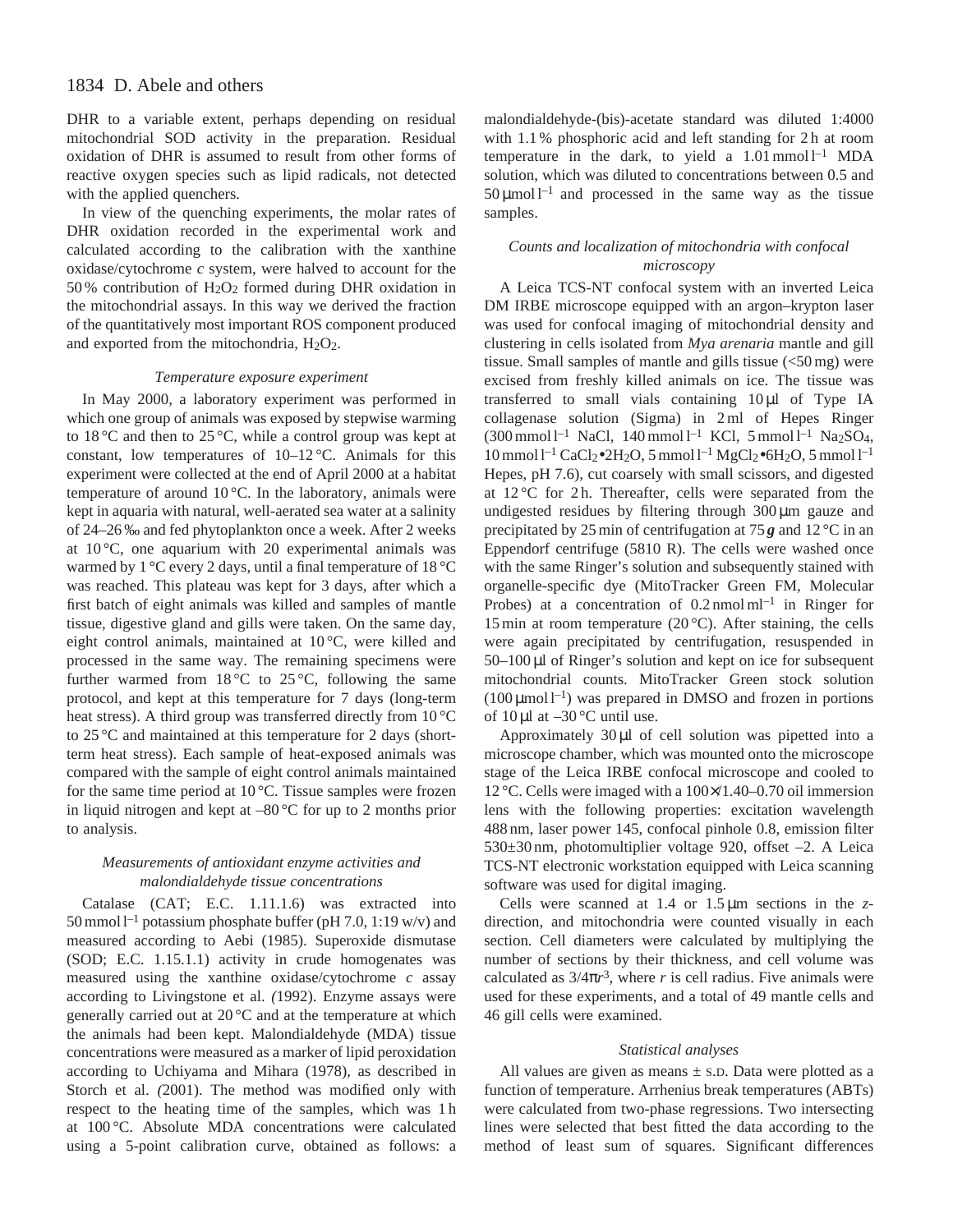

Fig. 1. Comparison of the respiratory coupling ratios (RCR) at different temperatures of isolated mantle mitochondria from *Mya arenaria* determined from the rates of state 3 and state 4 respiration (RCR 3/4; grey columns) and from the rates of state 3 respiration and respiration in the presence of oligomycin (RCR 3/4+; hatched columns); *N*=7–15. RCR 3/4, *P*=0.27 (Kruskal–Wallis ANOVA), RCR3/4+,  $P=0.12$  (ANOVA). Values are means  $\pm$  s.p.

between the resulting slopes were determined by Student's *t*test. Values of RCR,  $\dot{M}_{O_2}$  and ADP/O ratios were tested for homogeneity of variance (Levene test) and normal distribution (Kolmogorov–Smirnov test). If these tests resulted in a statistically significant difference (*P<*0.05), the data were logtransformed. Significant changes in RCR,  $\dot{M}_{O_2}$  and ADP/O ratios with temperature were evaluated by analysis of variance (ANOVA) and analysis of covariance (ANCOVA) using Newman–Keuls *post-hoc* comparisons. A non-parametric test (Kruskal–Wallis ANOVA) was used in those cases where transformation did not reveal homogeneity of variance and normal distribution. Differences in enzyme activities and MDA contents of tissue samples from temperature exposure experiments were analysed by Student's *t*-test (using computer programs Super-Anova and Statistica).

#### **Results**

### *Temperature-dependence of mitochondrial functioning*

*Mya arenaria* mitochondria were well coupled over the whole temperature range. The RCR was fairly constant between 3 and 5 at 15 °C (Fig. 1). Upon further warming, the RCR decreased to  $1.9 \pm 0.5$  at  $25^{\circ}$ C (*P*=0.27; *N*=7). Mitochondrial state 3 respiration increased significantly over the entire range of investigated temperatures (Fig. 2A, *P*=0.023, *N*=8–18). The maximal rate of state 3 respiration with malate was  $15.2 \pm 6.3$  nmol O min<sup>-1</sup> mg<sup>-1</sup> mitochondrial protein (*N*=8) at 25 °C. An Arrhenius break temperature (ABT) could be identified as the minimum pooled least sum of squares between 10 and 15 °C. Below 15 °C, the temperature-dependent rise in the rate of state 3 respiration was more pronounced (for  $5-10$ °C,  $Q_{10}=3.22$ ) than at temperatures above 15 °C (for 15–25 °C,  $Q_{10}$ =1.36). The same was observed for the amount of oxygen consumed by respiratory activity coupled to phosphorylation, calculated as the rate of state 3 respiration minus the rate of state 4+ (Fig. 2A), which also displayed temperature-dependency only



Fig. 2. Temperature-dependence of (A) the rate of state 3 respiration (diamonds) and the difference between the rates of state 3 and state 4+ respiration (circles) and (B) the rate of state 4 respiration (triangles) and state 4+ respiration (squares) of mantle mitochondria from *Mya arenaria*. ABT, Arrhenius break temperature. \* indicates values that are significantly different from values at the lower temperature; *N*=8–18. \*1 for state 3 and state 3 minus state 4+: *P<*0.01; \*2 for state 3: *P*=0.023; \*3 for state 4 and state 4+: *P<*0.01. (All ANOVA, ANCOVA; Newman–Keuls test.) Values are means  $\pm$  s.D.

below 15 °C. Both state 4 respiration (*P<*0.01, *N*=8–18) and oligomycin-insensitive state 4+ respiration (*P<*0.01, *N*=8–18), which is considered to be a measure of proton leakage through the inner mitochondrial membrane, increased significantly between 10 and 15 °C and between 20 and 25 °C (Fig. 2B). Overall state 4 respiration rate was  $4.82\pm$ 2.6 nmol O mg<sup>-1</sup> min<sup>-1</sup> ( $N=18$ ) and, thus, approximately 50% of state 3 respiration rate at 15 °C. There was no difference between state 4 and state 4+ respiration, indicating that ATP generation was complete at the end of state 3 and had stopped in state 4. Together, the continuous increase in the rate of state 4 respiration and the break in the rate of state 3 respiration above 15 °C can explain the observed drop in RCRs above the ABT. ADP:O ratios decreased significantly with temperature (*P<*0.01, Fig. 3) from 2.98±1.13 (*N*=11) at 5 °C to 1.14±0.42 (*N*=7) at 25 °C. This decrease corresponds to the reduced increment of phosphorylation rates derived from state 3 minus state 4+ respiration above 15 °C.

### *Temperature-dependence of mitochondrial ROS formation (DHR oxidation)*

Mitochondrial ROS formation, measured as equivalents of oxidized DHR, increased exponentially (state 3,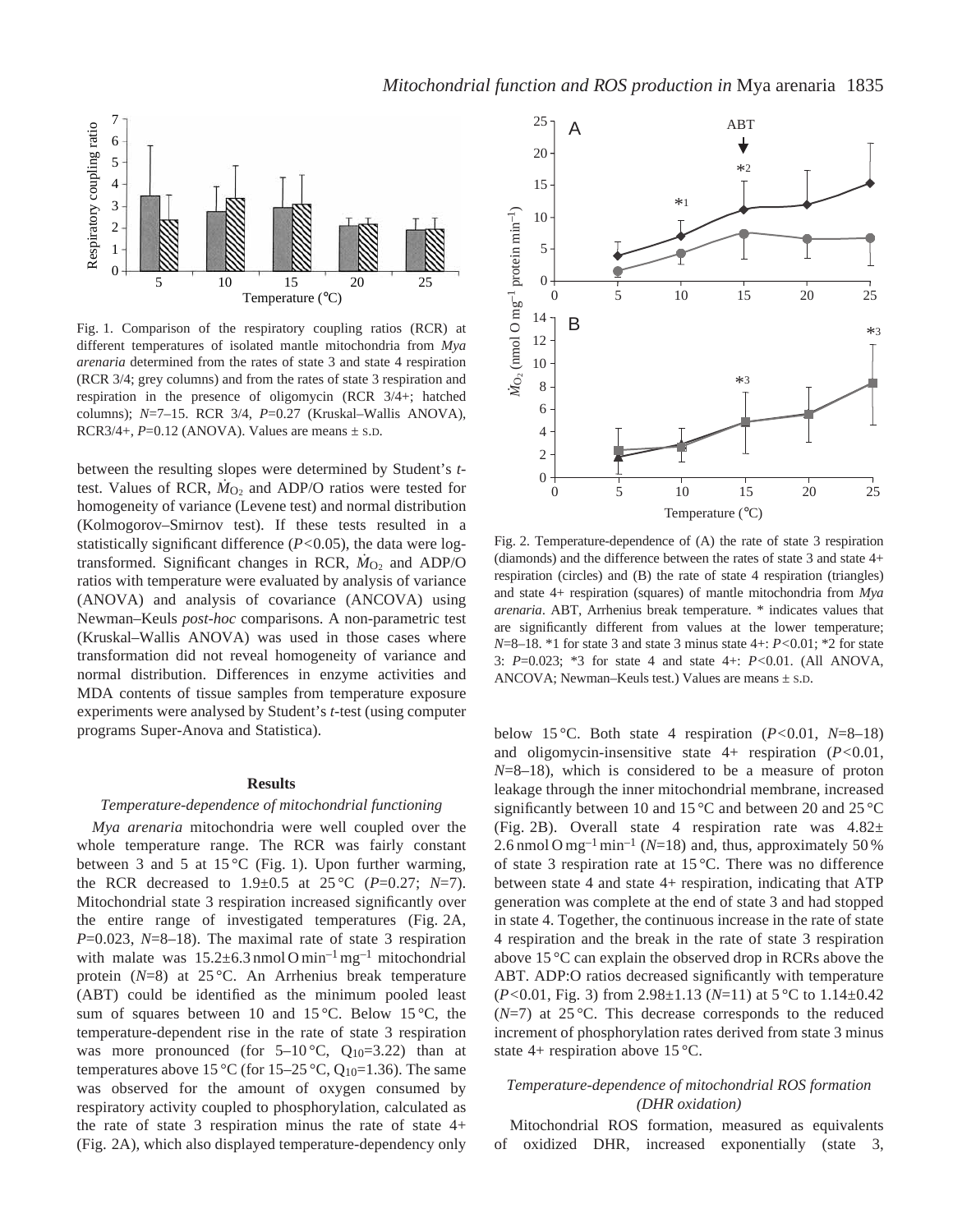

Fig. 3. Dependence of ADP/O ratios of *Mya arenaria* mantle mitochondria on temperature; *N*=7–16; *P<*0.01 (ANOVA; Newman–Keuls test). a indicates values significantly different from the value at  $5^{\circ}$ C (means  $\pm$  s.D.).



Fig. 4. Temperature dependence of total reactive oxygen species (ROS) formation in *Mya arenaria* mantle mitochondria under state 3 conditions (grey columns) and under state 4+ conditions (hatched columns);  $N=6-7$ . Values are means  $\pm$  s.p. State 3,  $P<0.01$ (Kruskal–Wallis ANOVA); state 4+, *P*=0.062 (ANCOVA) and *P=*0.032 (Newman–Keuls test), ABT, Arrhenius break temperature.  $*$  indicates values significantly different from values at the  $5^{\circ}$ C lower experimental temperature in state 4+.

*y*=0.096exp(0.392*x*), *r*2=0.972, *N*=6–7; state 4+,  $y=0.073 \exp(0.411x)$ ,  $r^2=0.967$ ,  $N=6-7$ ) within the investigated temperature range (Fig. 4). The overall increase in mitochondrial ROS formation was significant only in state 3 (Kruskal–Wallis ANOVA, *P<*0.01), but not-significant in state 4+ (ANCOVA, *P*=0.062). However, Newman–Keuls *post-hoc* tests yielded a significant increase in state 4+ rate of ROS production between 15 and 20 $\degree$ C (*P*=0.032) and between 20 and 25 °C (*P<*0.01). Overall ROS formation rates were between  $0.16\pm0.09$  nmol min<sup>-1</sup> mg<sup>-1</sup> (*N*=6) at 5 °C and  $0.76 \pm 0.24$  nmol min<sup>-1</sup> mg<sup>-1</sup> (*N*=7) at 25 °C in state 3, and between  $0.13\pm0.07$  nmol min<sup>-1</sup> mg<sup>-1</sup> (*N*=6) at 5 °C and 0.62±0.17 nmol min<sup>-1</sup> mg<sup>-1</sup> (*N*=7) at 25 °C in state 4+. Analysis of least sum of squares yielded an ABT between 15 °C and 20 °C for states 3 and 4+. Below this ABT, the temperature-dependent increase in the rate of mitochondrial ROS formation was less pronounced and displayed a Q10 value of 1.8 in state 3 and 1.9 in state 4+. Above the ABT, the exponential rise resulted in a  $Q_{10}=3.1$  for both states. Arrhenius activation energy  $(E_a)$  between  $5^{\circ}$ C and  $15^{\circ}$ C was  $38.9 \text{ kJ} \text{ mol}^{-1}$  in state 3 and  $43.4 \text{ kJ} \text{ mol}^{-1}$  for state 4+ ROS



Fig. 5. Temperature-dependence of percentage of total oxygen converted to hydrogen peroxide (% of  $\dot{M}_{O_2}$  as H<sub>2</sub>O<sub>2</sub>) by  $Mya$ *arenaria* mantle mitochondria under state 3 conditions (grey columns) and under state 4+ conditions (hatched columns). *N*=5–7. Values are means  $\pm$  s.D. state 3,  $P=0.16$  (ANOVA), state 4+,  $P=0.72$ (ANOVA). The line indicates a significant difference between state 3 and state 4+; *P<*0.01; *N*=107.

production rate. Above the break temperature, *E*a was approximately  $80 \text{ kJ} \text{ mol}^{-1}$  in both states.

Rates of mitochondrial respiration and ROS production increased with temperature. Both variables, moreover, correlated significantly with one another in state 3 (Spearman correlation for non-normalized data: *r*-Spearman=0.74; *P<*0.01; *N*=31), and in state 4+ (*r*-Spearman=0.77; *P<*0.01; *N*=31).

The percentage of total oxygen converted to hydrogen peroxide as the major ROS during respiration was calculated on the basis of catalase quenching of DHR oxidation in the mitochondrial assays (Fig. 5). The proportion of hydrogen peroxide formation was significantly higher in state 4+ than in state 3 ( $P<0.01$ ). The lowest percentage  $H<sub>2</sub>O<sub>2</sub>$  production from total oxygen consumption was measured at 15 °C and was 2.7±0.98 % (*N*=5) in state 3 and to 5.12±1.76 % (*N*=5) in state 4+. Higher percentage values were found both at higher and at lower temperatures. Maximal conversion of oxygen to  $H_2O_2$ was found under state 4 conditions at  $25^{\circ}$ C, at which approximately 7 % of the oxygen consumed formed hydrogen peroxide. The dependency of  $H_2O_2$  production on temperature was not, however, statistically significant ( $P=0.16$  for state 3 and  $P=0.72$  for state 4+ respiration, Fig. 5). H<sub>2</sub>O<sub>2</sub> production in state 4+ correlated inversely with mitochondrial coupling (RCR+: *y*=–0.51*x*+0.6237, *r*=0.26, *P<*0.01), indicating that the greater the coupling between respiration and phosphorylation, the lower the production and release of hydrogen peroxide from the mitochondria after inhibition of the ATPase by oligomycin.

### *Experimental warming of live animals: effects on antioxidant enzyme activities*

Adult individuals of *Mya arenaria* with a shell length of 4.5–6 cm were exposed to warming under experimental conditions (Fig. 6). Stepwise warming to  $18^{\circ}$ C, which is the maximal temperature recorded naturally in the vicinity of the animals, with a subsequent plateau of 2 days at  $18^{\circ}$ C (t-1,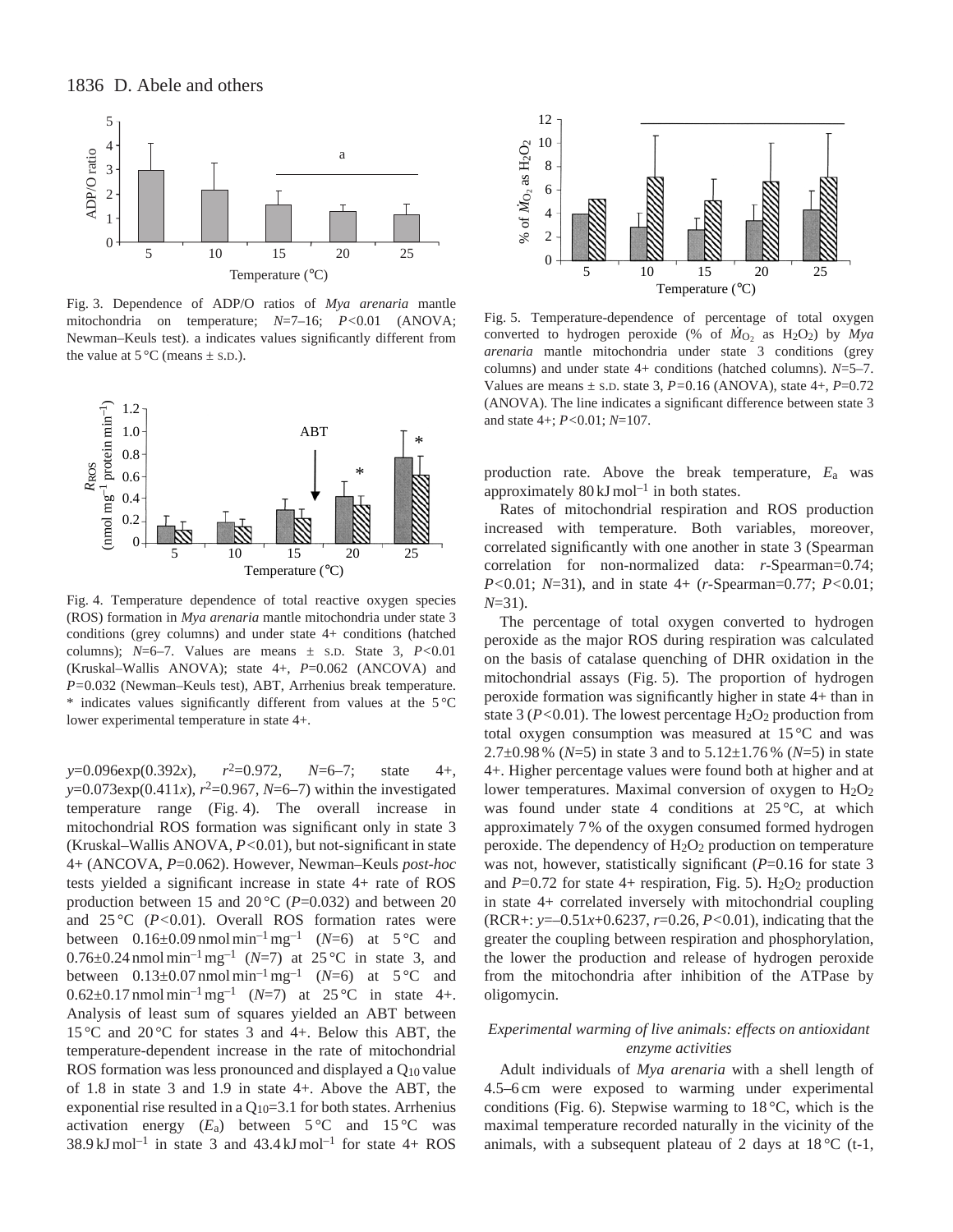

Fig. 6. Malonedialdehyde (MDA) concentrations and AOX (catalase and superoxide dismutase, SOD) activities in *Mya arenaria* tissues after experimental warming of live animals. Experimental groups: t-1, stepwise warming to 18 °C; t-2, stepwise warming to 25 °C (1 °C per day), t-3, direct transfer from 10 to 25 °C (heat stress); c-1 to c-3, respective controls kept at constant  $10^{\circ}$ C for the same time as the 'temperature groups'. Measurements were taken at 20 $\rm{^{\circ}C}$  (B,C) and at the respective maintenance temperature (incub-T) (D,E). (A) malonedialdehyde concentrations (MDA) in mantle tissue, (B,D) catalase mantle tissue, (C,E) SOD gill tissue. Data are means ± S.D. from 4–10 animals, \**P<*0.05, \*\**P<*0.01, values significantly different from controls.

Fig. 6A), led to a significant increase in MDA concentrations in mantle tissue compared with controls (c-1) (*P*=0.03; *N*=4 controls, *N*=7 experimental animals), whereas no effect was found with respect to catalase or SOD activities in mantle and gill tissues when all samples were assayed at 20 °C (Fig. 6B,C). When the control group samples were assayed at 10 °C and compared with the 18 °C temperature group (assayed at 20 °C), SOD and catalase activities were significantly higher in the warmed than in the control group (SOD, *P*=0.02, *N*=4 controls, *N*=6 experimental animals; catalase, *P<*0.001, *N*=6 controls, *N*=7 experimental animals, Fig. 6D,E).

Stepwise slow acclimation to 18 °C followed by a 1 week plateau at 25 °C in a second group had no significant effect on antioxidant enzyme activities when assayed at 20 °C (Fig. 6B,C: c-2 and t-2). When assayed at the respective maintenance temperatures (incub-T), only catalase displayed significantly higher enzyme activities as a result of slow warming (Fig. 6D, *P<*0.01, *N*=8 controls, *N*=9 experimental animals), while SOD was unaffected (Fig. 6E, *P*=0.15, *N*=7

controls, *N*=9 experimental animals). MDA concentrations in the mantle tissue increased upon slow warming, but the difference between heated and control animals was not significant (Fig. 6A, *P*=0.72, *N*=7 controls, *N*=8 experimental animals). The third group was transferred directly from 10 to  $25^{\circ}$ C and kept at that temperature for 2 days, representing short-term exposure to above habitat temperatures. This treatment resulted in a highly significant increase in catalase activity in the mantle tissue (Fig. 6B,c-3 and t-3, *P<*0.01, *N*=6 controls, *N*=9 experimental animals) and to a nonsignificant increase in SOD activity in gill tissues (Fig. 6C, *P*=0.099, *N*=8 controls, *N*=10 experimental animals), when assayed at 20 °C. When the enzymes were assayed at the respective exposure temperatures, both antioxidant enzyme activities increased significantly with respect to controls (catalase, *P*=0.003; SOD, *P*=0.014, *N*=6–9, Fig. 6D,E). MDA tissue concentrations did not differ between the control and heated groups (Fig. 6A, *N*=8 controls, *N*=9 experimental animals).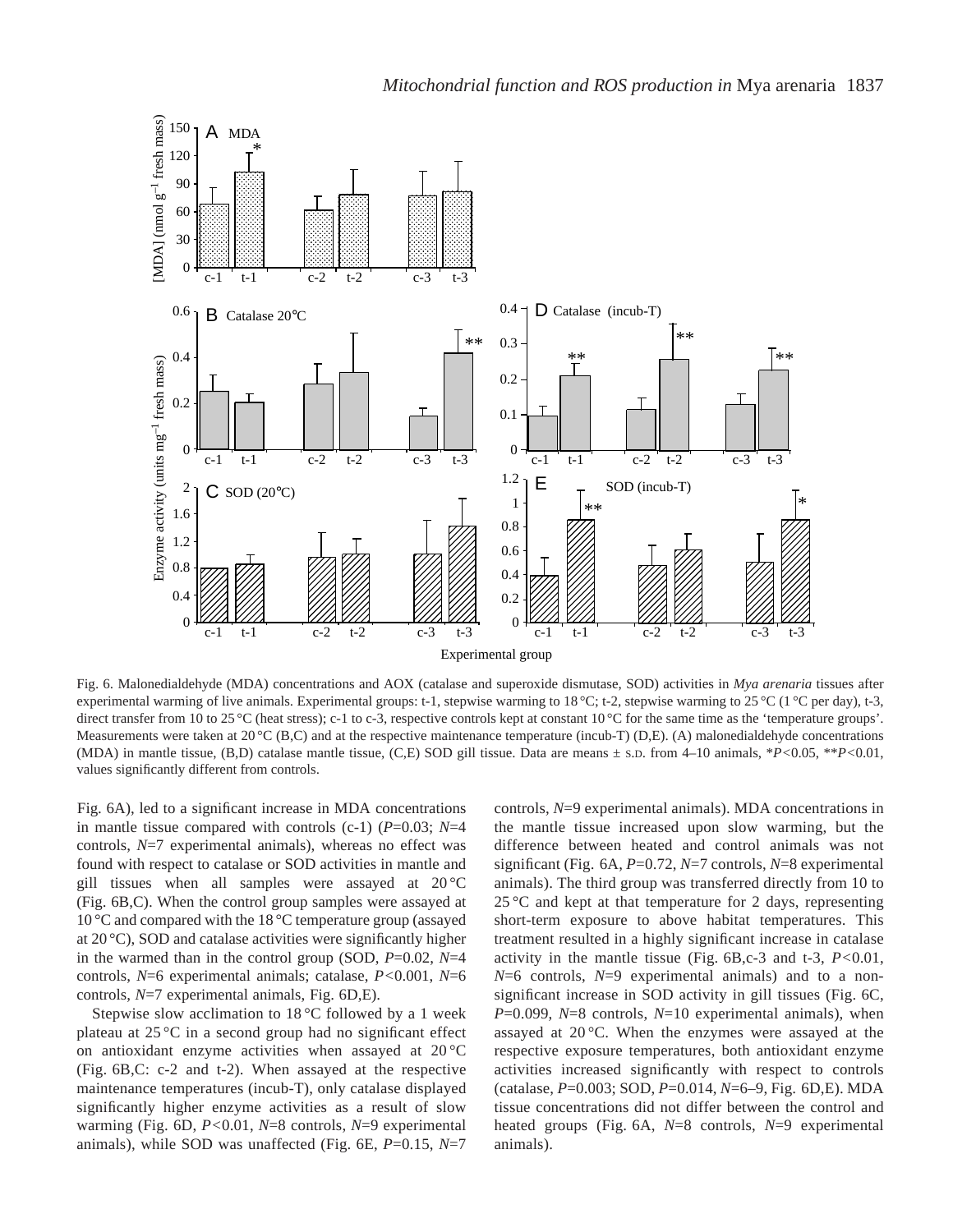# 1838 D. Abele and others



Fig. 7. Temperature profiles of antioxidant enzyme activities in *Mya arenaria* in vitro (units mg fresh mass). (A) Catalase in mantle tissues, (B) superoxide dismutase in gill tissues. Values are means  $\pm$ S.D., *N*=5–8. \*\*Values at 18 and 22 °C in B are significantly different from those at all other temperatures (*P<*0.01).

#### *Enzyme activity* versus *temperature* in vitro

*In vitro* measurements of the temperature-dependency of catalase and SOD activities were performed in the tissue extracts used in the temperature-exposure experiment (Fig. 7). The temperature/activity curve for catalase in *M. arenaria* mantle tissue is depicted in Fig. 7A. No clearcut temperaturedependency of *in vitro* catalase activity was found. Although tissues of early summer animals, collected in June 2001 from the Wadden Sea were used, highest activities were found at 5 and 10 °C. However, the variability among samples was so high that no significant temperature maximum could be identified. In contrast, SOD activity in gill tissues was significantly dependent on temperature, with maximum *in vitro* activity at 18 and 22 °C compared with all other temperatures (Fig. 7B).

#### *Cell size and mitochondrial density and clustering*

The mean cell volume of mantle cells was  $300 \mu m^3$ , whereas gill cells had a volume of only approximately  $200 \mu m^3$ . Mean mitochondrial density was 39±18 per mantle cell (*N*=49 cells) and 34±15 per gill cell (*N*=46 cells). Mitochondria were clustered in the periphery of the cell close to the cellular membrane and around the nucleus (Fig. 8).

### **Discussion**

### *Mechanisms of mitochondrial ROS formation*

State 4+ respiration in the presence of oligomycin has been



Fig. 8. Confocal image of mitochondrial clustering in *Mya arenaria* mantle cells. Staining with MitoTracker green FM (Molecular Probes). Mitochondria (stained yellow) are located periferal and around the nucleus. Scale bar,  $10 \mu m$ .

regarded to date as a fairly good measure of proton leak (Brand et al., 1994; Pörtner et al., 1999a). Furthermore, ROS formation does not lead to ADP phosphorylation and is insensitive to oligomycin and, therefore, forms another, although quantitatively smaller, part of state 4+ respiration. The proportion of ROS formation in *Mya arenaria* may reach up to 5 % and 7 % under state 4 conditions, hence the contribution of ROS formation to non-phosphorylating respiration should always be considered, especially under conditions when ROS formation might be stimulated.

Like the proton leak, ROS formation in the mitochondrial respiratory chain will contribute to overall rate of mitochondrial oxygen consumption in state 3, depending on proton-motive force, and especially under state 4 conditions, when ∆µH<sup>+</sup> is high. In contrast to the leak, mitochondrial ROS production is, to some extent, stimulated by the rate of energy turnover of the cell, as it depends on electron flux through the critical respiratory complexes I and III in all functional states. During the transition from state 3 to state 4 respiration, electron flux and also ROS formation decrease. These decreases lead, however, to a higher proton-motive force and, in consequence, a higher reduction state of the ubisemiquinol (CoQH• ) pool, which will favour the transfer of electrons to O2 (Skulachev, 1998). High ∆µH<sup>+</sup> inhibits the Q cycle and thereby prolongs the lifetime of the semiquinole (CoQH• ). Autoxidation of CoQH• initiates chain reactions producing superoxide anions, which are converted to  $H<sub>2</sub>O<sub>2</sub>$  by SOD and then to the hazardous OH<sup>\*</sup>, thus leading to a relative increase in ROS production under state 4 conditions. This becomes evident when the percentage of ROS formation of total  $\dot{M}_{O_2}$ is considered, which increases upon state 3 to state 4 transition. In *M. arenaria* mitochondria, ROS production was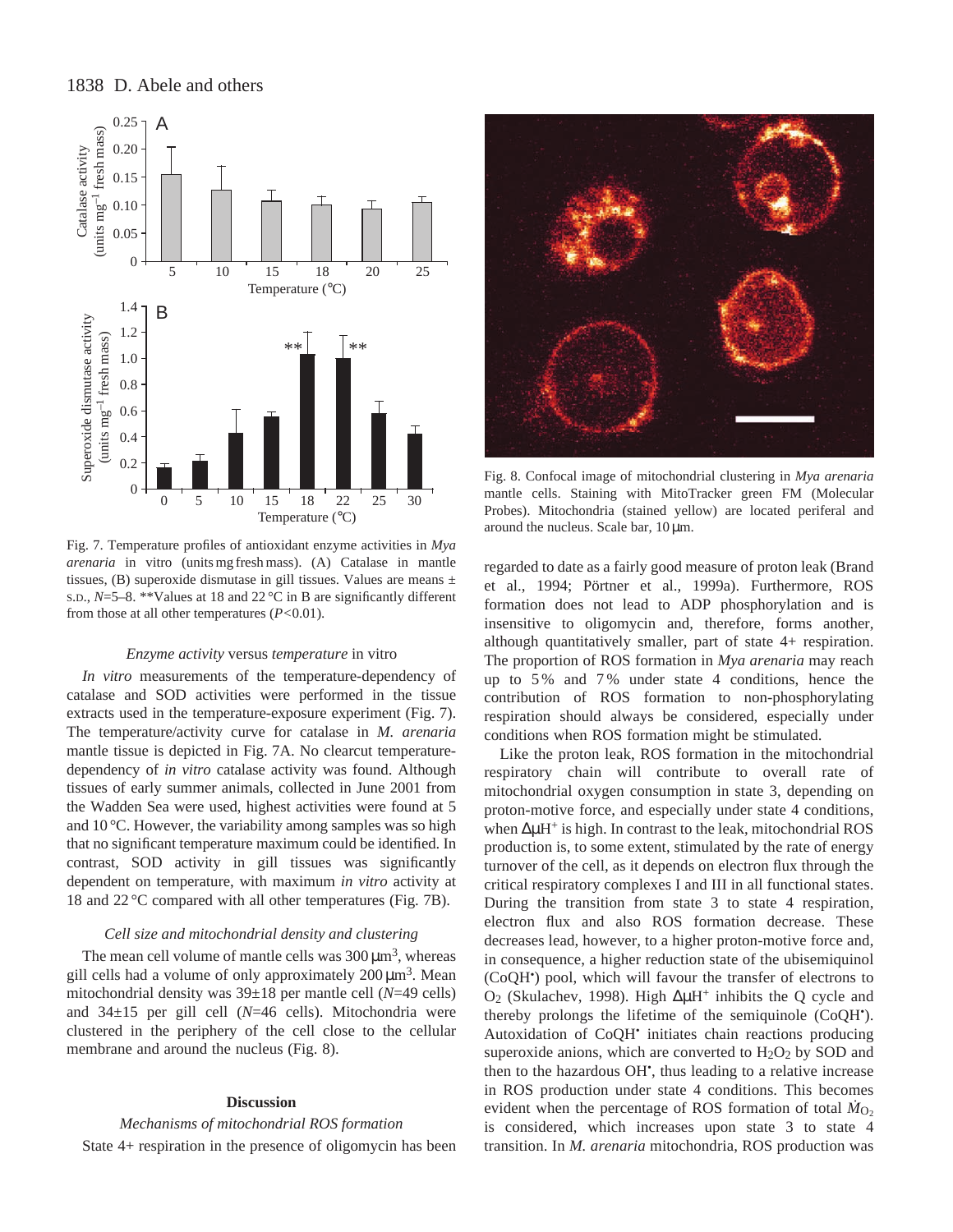2–4 % in state 3 and increased to 4–5 % in state 4 at habitat temperatures.

Uncouplers have been found to abolish state 4 ROS formation in mammalian heart mitochondria (Korshunov et al., 1997), proving the general dependence of mitochondrial ROS formation on proton-motive force. According to Skulachev (1998), ∆µH+ has a stronger influence than the electron transport rate on ROS formation rates in the respiratory chain. Nonetheless, the rate of state 3 respiration in *M. arenaria* mitochondria correlated significantly with the rate of ROS formation, indicating a major dependency of ROS formation on overall mitochondrial oxygen consumption.

## *ROS formation and proton leak in mitochondria from endotherms and ectotherms*

Initial studies of ROS production by vertebrate heart mitochondria *in vitro* report relatively high rates of 2–3.5 nmol  $H_2O_2$  min<sup>-1</sup> mg<sup>-1</sup> mitochondrial protein under nonphosphorylating (state 4) conditions (Boveris and Cadenas, 1975). Other studies report lower values of 0.01–0.15 nmol  $H_2O_2$  min<sup>-1</sup> mg<sup>-1</sup> mitochondrial protein in liver mitochondria of various mammalian species during state 4 respiration (Sohal et al., 1990), whereas state 3 production rates of  $0.3-0.6$  nmol  $H_2O_2$  min<sup>-1</sup> mg<sup>-1</sup> mitochondrial protein were measured in rat liver mitochondria (Boveris and Chance, 1973) and  $0.5$  nmol  $H_2O_2$  min<sup>-1</sup> mg<sup>-1</sup> mitochondrial protein in rat heart mitochondria (Hansford et al., 1997). A single study of H2O2 production rates in invertebrate mitochondria reports values of  $0.8-2$  nmol min<sup>-1</sup> mg<sup>-1</sup> mitochondrial protein under state 4 *in vitro* conditions in the house fly, *Musca domestica* (Sohal, 1991).

The rate of ROS production in *M. arenaria* at a habitat temperature of 15 °C (state 3, 0.3 nmol  $\text{H}_2\text{O}_2 \text{min}^{-1} \text{mg}^{-1}$  protein; state  $4+$ ,  $0.23$  nmol  $H_2O_2$  min<sup>-1</sup> mg<sup>-1</sup> protein) was within the range reported for mammalian mitochondria at assay temperatures above 20 °C and up to 37 °C (Boveris et al., 1972; Nohl and Hegner, 1978; Hansford et al., 1997). However, even when only the fraction of catalase-sensitive DHR oxidation is considered, the proportion of total oxygen uptake converted to H2O2 in *Mya arenaria* mitochondria under state 4 conditions appears to be substantially higher than in mammalian mitochondria. As total respiration in the bivalve mitochondria amounts to only about 10 % of mammalian mitochondrial respiration (e.g. from bovine heart; see Tschischka et al., 2000), the percentage conversion of oxygen to ROS must be comparatively higher. Thus, a percentage fraction of hydrogen peroxide production of 2–3 %, generally valid for mammalian mitochondria at  $25^{\circ}$ C, was found only within the habitat temperature range under state 3 conditions (Fig. 5). Under heat stress conditions, ROS production, calculated from the oxidation of DHR, amounted to 5 % of the mitochondrial oxygen turnover under state 3 and up to 7 % under state 4 conditions. Thus, the proportion of conversion of oxygen to ROS is indeed enhanced in the mitochondria of this marine ectothermal species under temperature stress.

Another 10 % of ROS formation quenchable by DMSO and

presumably representing OH• radicals, was omitted in this approximation to render our data comparable with the literature reports on  $H_2O_2$  formation. Moreover, the identification of ROS using chemical quenchers is a very crude measure, and more sophisticated analyses are necessary to obtain a clearer picture. Possibly, OH• radicals originate from transition-metalcatalysed decomposition of  $H_2O_2$  in Fenton-like reactions; however, our current knowledge does not permit us to draw a sufficiently detailed picture of the dynamics of ROS formation in *M. arenaria* mitochondria.

According to Brand et al. (1994), the proportion of oxygen consumption used to drive the proton leak (state 4 respiration) is 33±6.8 % of overall mitochondrial respiration in resting rat hepatocytes. In isolated *Mya arenaria* mitochondria, state 4 respiration is 36.8±2.5 % of overall mitochondrial respiration, which represents 30 % of whole-cell respiration at habitat temperatures of 5–15 °C (calculated on a theoretical basis of 20 % surplus cellular non-mitochondrial oxygen consumption; see Brand et al., 1994). These estimates are valid for similar levels of proton-motive force between state 3 and state 4 respiration. They clearly show that, although the nominal values of state 4 oxygen consumption were five- to 20-fold lower in ectotherms, the percentage contribution to  $\dot{M}_{\text{O}_2}$ , despite the high interspecific varability (<10 % in *Sipunculus nudus*; Buchner et al., 2001; up to 50 % of state 3 respiration in *Laternula elliptica*, Pörtner et al., 1999a), is comparable to what is found in endotherms (Brookes et al., 1998).

## *Mitochondrial functioning and ROS production in* Mya arenaria *under heat stress*

As a eurythermal temperate species, *Mya arenaria* exhibits a rather broad window of thermal tolerance (Anderson, 1978). Anderson found a strong temperature-dependence of wholeanimal metabolic rate between 5 and  $15^{\circ}$ C, while at higher temperatures respiration rates were constant or even decreased. A Q10 higher than 3 for mitochondrial state 3 respiration between 10 and 15 ° C below the ABT and the maintenance of RCR and ADP/O ratio within this temperature range, document metabolic maintenance and flexibility within the thermal tolerance window.

Reduced mitochondrial coupling and phosphorylation rates (ADP/O), together with a constant rate of state 3 oxygen consumption and a progressive increase in the rate of nonphosphorylating state 4 respiration above the ABT, are indicative of increased proton leakage across the inner mitochondrial membrane because fewer protons are shunted back *via* the ATPase. Provided that the proton-motive force is similar for state 3 and state 4, the percentage of state  $4+$ respiration, i.e. proton conductance and ROS formation, of overall state 3 oxygen consumption increases with temperature from 30.8 % (10 °C) to 38 % (15 °C) and 47 % (25 °C). The significant increase in mitochondrial release of partially reduced oxygen (ROS) indicates increased exposure of the cell to hazardous respiratory byproducts under high temperature stress. Thus, mitochondrial ATP production is stagnant above the ABT, whereas futile proton cycling and ROS formation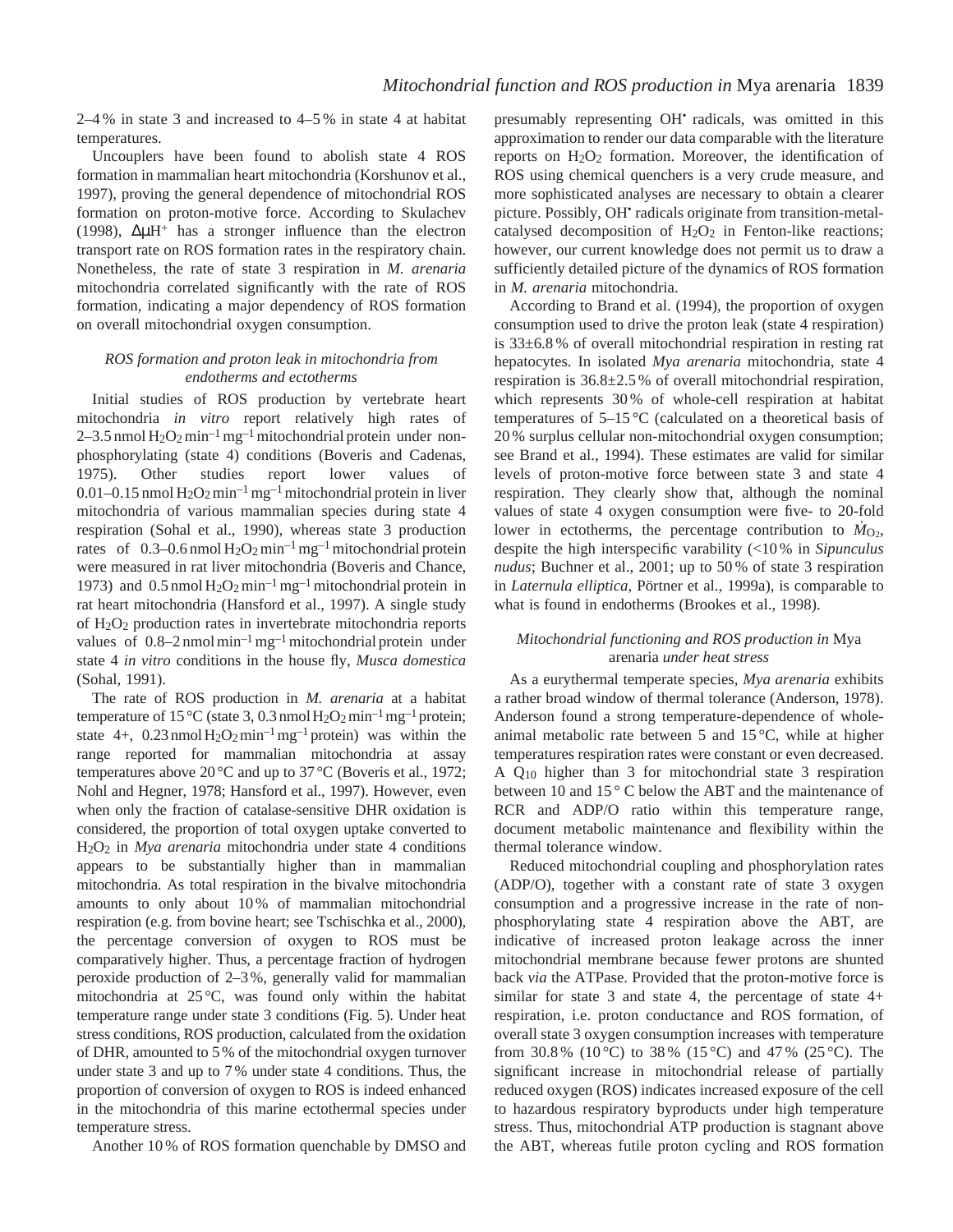increase, causing progressive energetic inefficiency and, possibly, oxidative stress at high temperatures (Fig. 3).

Quantitatively, ROS production accounts for only 0.4–0.8 nmol oxygen mg<sup>-1</sup> protein min<sup>-1</sup> at 20 and 25 °C and, thus, for no more than 10 % of the non-phosphorylating respiration (state 4). Still, these toxic oxygen compounds (mainly  $H_2O_2$ ) are obviously not detoxified inside the mitochondria, but are released into the cytosol and may have harmful effects on mitochondrial membranes and other cellular components. Mitochondrial distribution in the mantle cells was clearly peripheral, indicating that the cellular membranes and any type of integral protein might also be damaged.

The whole animal responded to temperature-induced ROS formation by increasing the activity of antioxidant enzymes (AOX) only when specimens were exposed to heat stress by rapid warming above habitat temperature. This is a further indication that these cells are unable to suppress ROS formation during heating and that adaptational processes including AOX synthesis are then required to control the damaging effects of the radicals produced. Increased AOX activity was not found under mild experimental warming to 20 °C, however, indicating that the antioxidant potential still suffices to prevent ROS damage at high, but close to habitat, temperatures. Indeed, the SOD proteins in the gills (and also catalase in this tissue; data not shown) exhibit maximum catalytic activity between 18 and  $22^{\circ}$ C. Thus, the animals obviously have no need to invest into AOX synthesis upon mild warming.

Slow warming and acclimation to  $25^{\circ}$ C over 7 days also failed to induce elevated tissue AOX levels at the end of the treatment. From the existing data, it is not clear whether a transient induction of AOX has occurred, or if there is any tissue damage. MDA levels in the tissues were only insignificantly increased after the long-term heat exposure, but this might be because MDA is a transient marker of lipid peroxidation, which is incorporated into ageing pigments and also possibly released into the incubation water (McAnulty and Waller, 1999). Mortality was not significantly higher in these than in the other temperature-exposed groups, but no further damage markers (lipofuscin, ROS-induced DNA damage or energetic parameters) were assayed to obtain a more comprehensive picture of the physiological state of the animals. The respiration experiments of Anderson (1978) indicate the beginning of respiratory impairment in coldacclimated low and mid-intertidal specimens during warming to 25 °C. All mechanisms associated with hypoxia or anoxia adaptation may then come into play, including energy-saving strategies resulting in a decrease in protein synthesis. Such a strategy might explain why AOX enzymes were not found to increase during long-term heat exposure in this species.

### *Perspectives: the role of intracellular* P<sub>*O*2</sub>

These considerations suggest that  $P_{\text{O}_2}$  in the body and cellular fluids plays an important role in the oxidative stress experienced by an organism at extreme temperatures. For practical reasons, however, this investigation, like many

others, studied mitochondrial respiration and ROS formation at  $P_{\text{O}_2}$  values that are high compared with the much lower intracellular *in vivo P*<sub>O2</sub> (see Pörtner and Grieshaber, 1993).

In the intact animal, intracellular oxygen concentration, in itself, represents a major hazard to aerobic cells and has to be kept under tight control to prevent the formation of reactive oxygen species. The futile cycling of protons causes mitochondria to be a permanent oxygen sink and, thereby, contributes to low intracellular oxygen tensions. The proton leak also limits an increase in ∆µH+ and, thereby, mitochondrial ROS formation (Skulachev, 1996).

Compared with animals living in environments with constant oxygen levels, tight control of cellular oxygen tension is even more difficult in intertidal animals, such as *Mya arenaria*, that are exposed to large fluctuations of ambient oxygen levels. Usually, animals respond to fluctuating oxygen supply by ventilatory and circulatory control. In oxyconformers, *P*<sub>O2</sub>-dependent respiration of mitochondria also plays a role (Tschischka et al., 2000; Buchner et al., 2001). In the bivalves studied, ventilatory control is maintained by the inhalation of oxygenated sea water through the siphon. Oxygen uptake occurs by diffusion over the small gills and the large surface area of the mantle that lines the valves (Brusca and Brusca, 1990). Diffusive transport through the tissue itself precludes inhomogeneity of the oxygen supply to the cells in the different tissue layers (Jones, 1986). The relative simplicity of this system is obvious and is further supported by the absence of any oxygen-binding protein from the haemolymph and tissues. Moreover, infaunal bivalves such as *Mya arenaria*, especially, live in low-oxygen environments and are ecologically adapted to endure very low environmental  $P_{\text{O}_2}$  and to survive extended periods of days and weeks of severe hypoxia (Theede, 1973). All of these considerations suggest that mitochondria of *Mya arenaria* may experience a wide range in intracellular oxygen levels and, thus, indicate that further measurements of ROS formation and oxidative stress should be carried out at these values of intracellular  $P_{\text{O}_2}$  in isolated mitochondria as well as in intact cells. This will allow further evaluation of the dependence of ROS formation on mitochondrial respiration in marine invertebrates *in vivo*.

The project was supported by travel grants of the Argentinean SETCIP (AL/A 99-UI/15) and the German BMBF (DLR-ARG 99/010).

#### **References**

- **Abele, D., Burlando, B., Viarengo, A. and Pörtner, H. O.** (1998). Exposure to elevated temperatures and hydrogen peroxide elicits oxidative stress and antioxidant response in the Antarctic intertidal limpet *Nacella concinna*. *Comp. Biochem. Physiol.* **120B**, 425–435.
- **Abele, D., Tesch, C., Wencke, P. and Pörtner, H. O.** (2001). How do oxidative stress parameters relate to thermal tolerance in the antarctic bivalve *Yoldia eightsi*? *Antarct. Sci.* **13**, 111–118.
- **Aebi, H. E.** (1985). Catalase. In *Methods of Enzymatic Analysis*, vol. VIII (ed. H. U. Bergmeyer), pp. 273–286. Weinheim: Verlag Chemie.
- **Anderson, G.** (1978). Metabolic rate, temperature acclimation and resistance to high temperature of soft-shell clams, *Mya arenaria*, as affected by shore level. *Comp. Biochem. Physiol.* **61A**, 433–438.